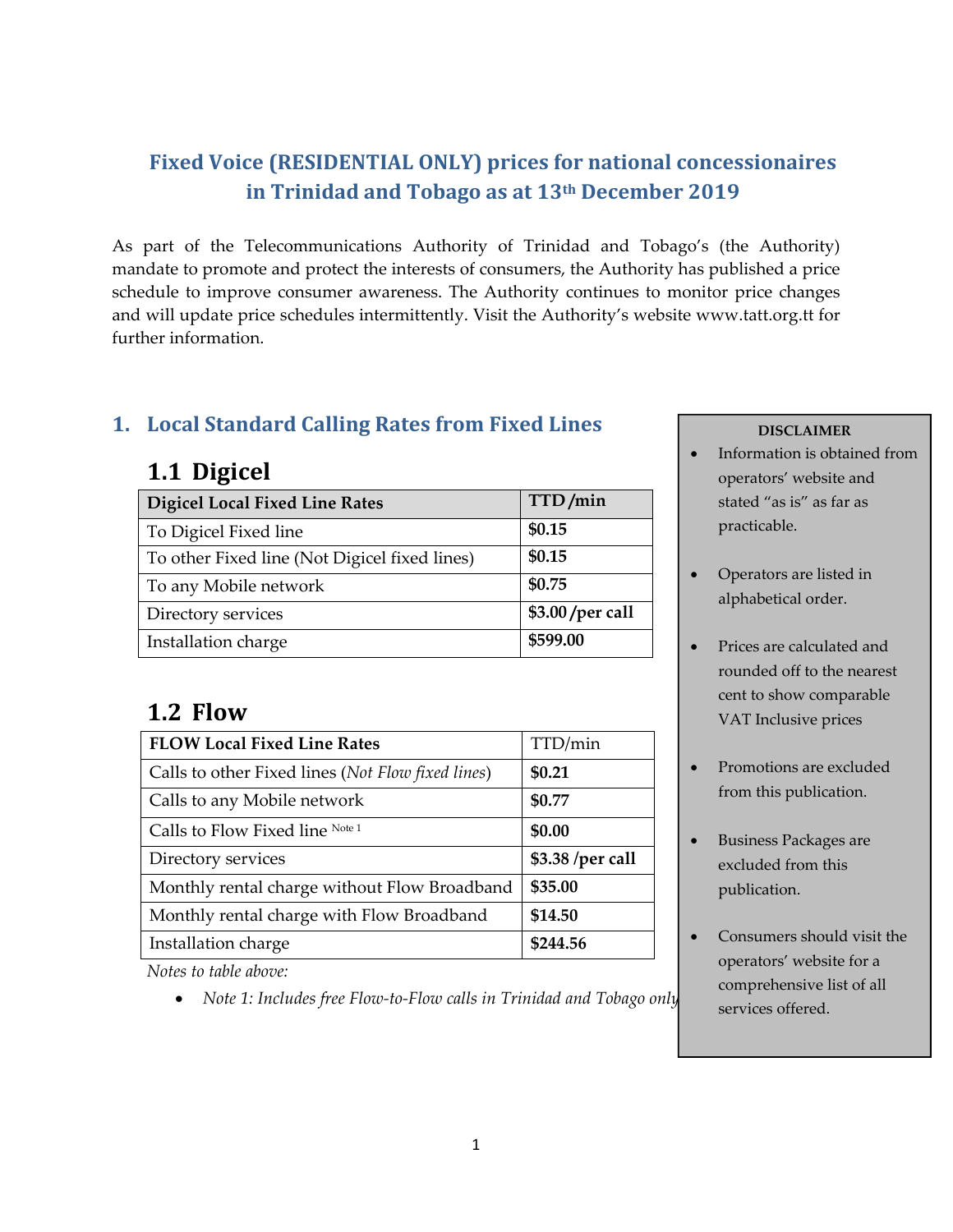## **1.3 TSTT**

*Note: TSTT's local standard calling rates from their fixed lines were not stated on the company's webpage at the time of this publication.* 

#### **2 International Calling Rates from Fixed Lines**

## 2.1 **Digicel**

| Digicel Fixed Line Calls to International Destinations | TTD/min |
|--------------------------------------------------------|---------|
| International (USA, Canada, UK landline, Digi          | \$1.00  |
| Caribbean, Venezuela & India)                          |         |
| International (Rest of the world)                      | \$2.30  |

*Notes to table above:* 

 *Digicel's network destination (calls to an international fixed line or mobile phone) applicable to the above rates was not stated on the company's webpage at the time of this publication.* 

## **2.2 Flow**

| FLOW Fixed Line Calls to International Fixed line | <b>Home Phone</b> | <b>Home Phone Home</b> |                  |
|---------------------------------------------------|-------------------|------------------------|------------------|
| <b>Destinations</b>                               | <b>Basic</b>      | Plus                   | <b>Phone Max</b> |
|                                                   | TTD/min           | TTD/min                | TTD/min          |
| USA/Canada/UK landlines                           | \$0.56            | \$0.39                 | \$0.39           |
| Venezuela landline /India Mobile                  | \$1.13            | \$0.39                 | \$0.39           |
| Caribbean landlines                               | \$1.41            | \$1.41                 | \$1.41           |
| Guyana/Suriname landlines                         | \$2.25            | \$2.25                 | \$2.25           |

Note to table above:

 Please visit the operator's website for a complete list of international calling rates. https://discoverflow.co/trinidad/home‐phone/international‐calling‐rates‐legacy‐flow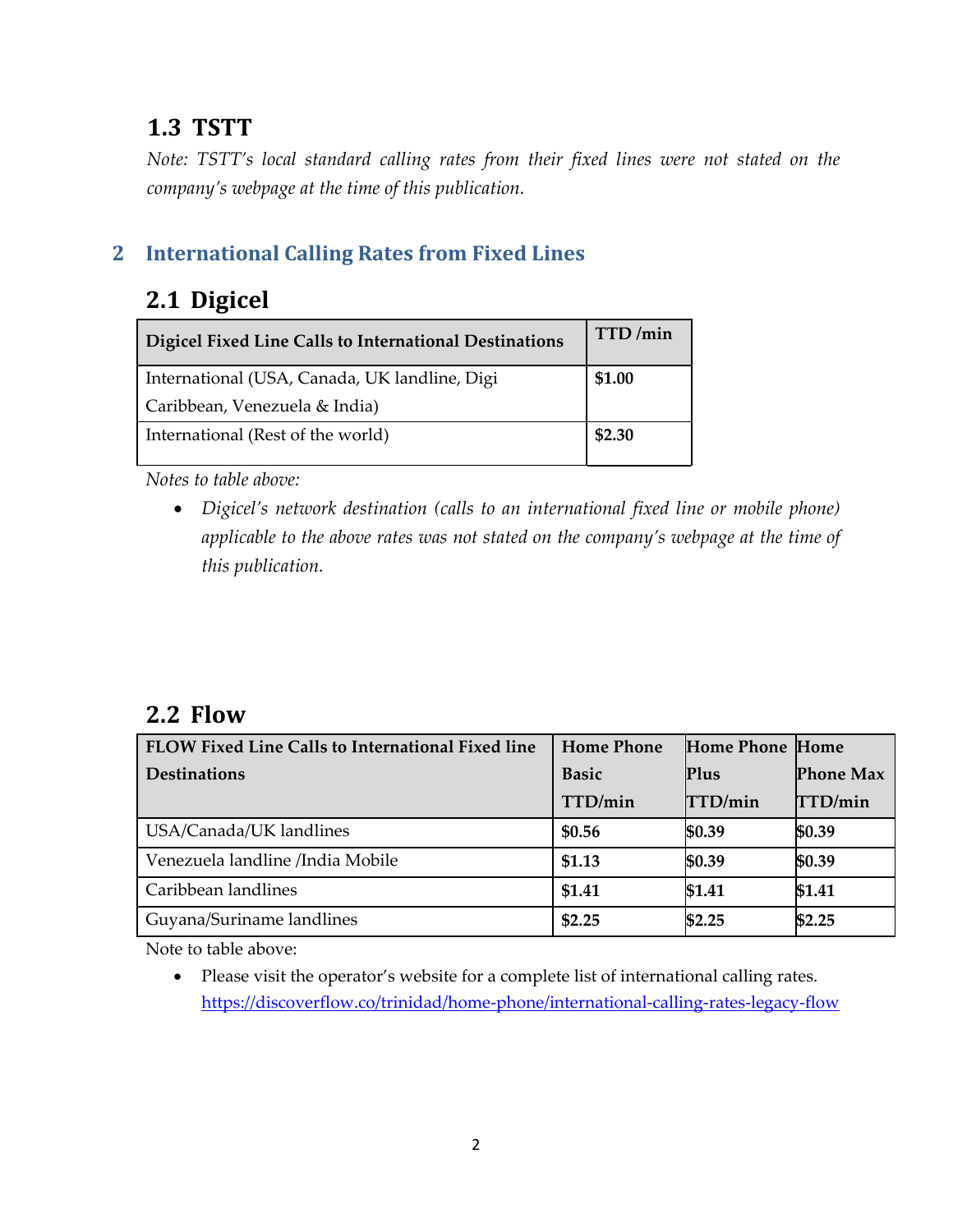## **2.3 TSTT**

*Note: TSTT's local standard fixed line rates, to international destinations were not stated on the company's webpage at the time of this publication.* 

#### **3 Bundled Minutes Fixed Line Packages**

## **3.1 Digicel**

| <b>Digicel Fixed line Voice</b><br>Packages | <b>Calls to other</b><br>Digicel fixed<br>lines | <b>Bundled</b><br><b>Minutes</b> | Rate/month |
|---------------------------------------------|-------------------------------------------------|----------------------------------|------------|
| Home & Away 500                             | Unlimited                                       | 500                              | \$99.00    |
| Home & Away Unlimited                       | Unlimited                                       | Unlimited                        | \$149.00   |
| Installation charge (TTD)                   |                                                 |                                  | \$599.00   |

## **3.2 Flow**

| <b>Flow Fixed Line Voice Packages</b> | <b>Packaged Minutes</b> | Rate/Month (TTD |
|---------------------------------------|-------------------------|-----------------|
| Home phone Plus                       | $1600$ Note 3           | \$99.00         |
| Home phone Max                        | $1800$ Note 3           | \$145.00        |

*Note to Table above:*

 *Note 3: Package minutes include calls to local landlines and international calls to landlines in over 50 international destinations including USA, Canada and the UK, as well as calls to mobiles in the Continental USA and Canada.*

## **3.3 TSTT**

| <b>TSTT Fixed Line Voice Bundle</b>        | <b>Landline to Landline</b><br>Calls to any network | Mobile minutes to<br>any network | Rate/<br>Month<br>(TTD) |
|--------------------------------------------|-----------------------------------------------------|----------------------------------|-------------------------|
| <b>Bmobile Residential Voice Package 1</b> | Unlimited                                           | N/A                              | \$100.13                |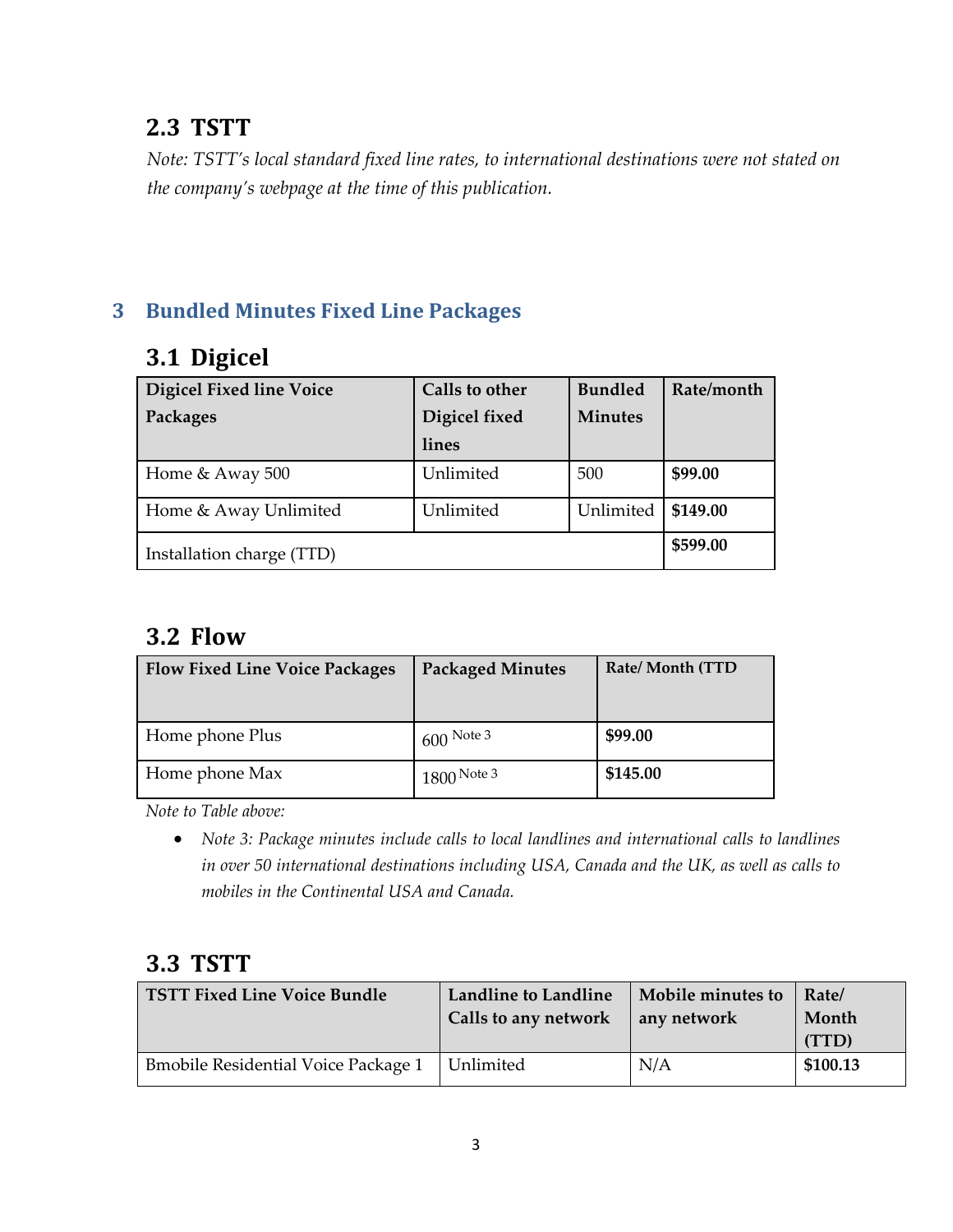| Bmobile Residential Voice Package 2   Unlimited | Unlimited | \$196.87 |
|-------------------------------------------------|-----------|----------|
|                                                 |           |          |

*Note: TSTT's "Smart Choice" package and "Smart Bundles" were not stated on the company's webpage at the time of this publication.* 

## **4 Out of Bundle Fixed line Rates and Packages**

# **4.1 Digicel**

| Out of Bundle Digicel Local Fixed Line Rates  | TTD/min |
|-----------------------------------------------|---------|
| To Digicel Fixed line                         | \$0.15  |
| To other Fixed line (Not Digicel fixed lines) | \$0.15  |
| To any Mobile network                         | \$0.75  |

#### **4.2 Flow**

| <b>FLOW Out of Package Calls from</b> | <b>Home Phone</b>    | Home Phone   | <b>Home Phone</b> |
|---------------------------------------|----------------------|--------------|-------------------|
|                                       | <b>Basic TTD/min</b> | Plus TTD/min | Max TTD/min       |
| To Local Mobile                       | \$0.77               | \$0.59       | \$0.59            |
| To Flow Fixed line                    | \$0.00               | \$0.00       | \$0.00            |
| To Other Fixed line                   | \$0.21               | \$0.15       | \$0.15            |
| Caribbean                             | \$1.41               | \$1.41       | \$1.41            |
| USA/Canada/UK                         | \$0.57               | \$0.39       | \$0.39            |
| Venezuela/India                       | \$1.13               | \$0.39       | \$0.39            |
| Hong Kong/Singapore/China/Japan       | \$1.69               | \$0.39       | \$0.39            |
| Guyana/Suriname                       | \$2.25               | \$2.25       | \$2.25            |
| Rest of the World calls starts from   | \$3.38               | \$3.38       | \$3.38            |

| <b>FLOW Home Phone Add On packages</b>     |                   |                               |
|--------------------------------------------|-------------------|-------------------------------|
| Calling                                    |                   |                               |
| destinations                               | Number of minutes | <b>Optional Package Price</b> |
|                                            | 50 minutes        | \$14.99                       |
| <sup>1</sup> USA, Canada <sup>Note 9</sup> | 100 minutes       | \$19.99                       |